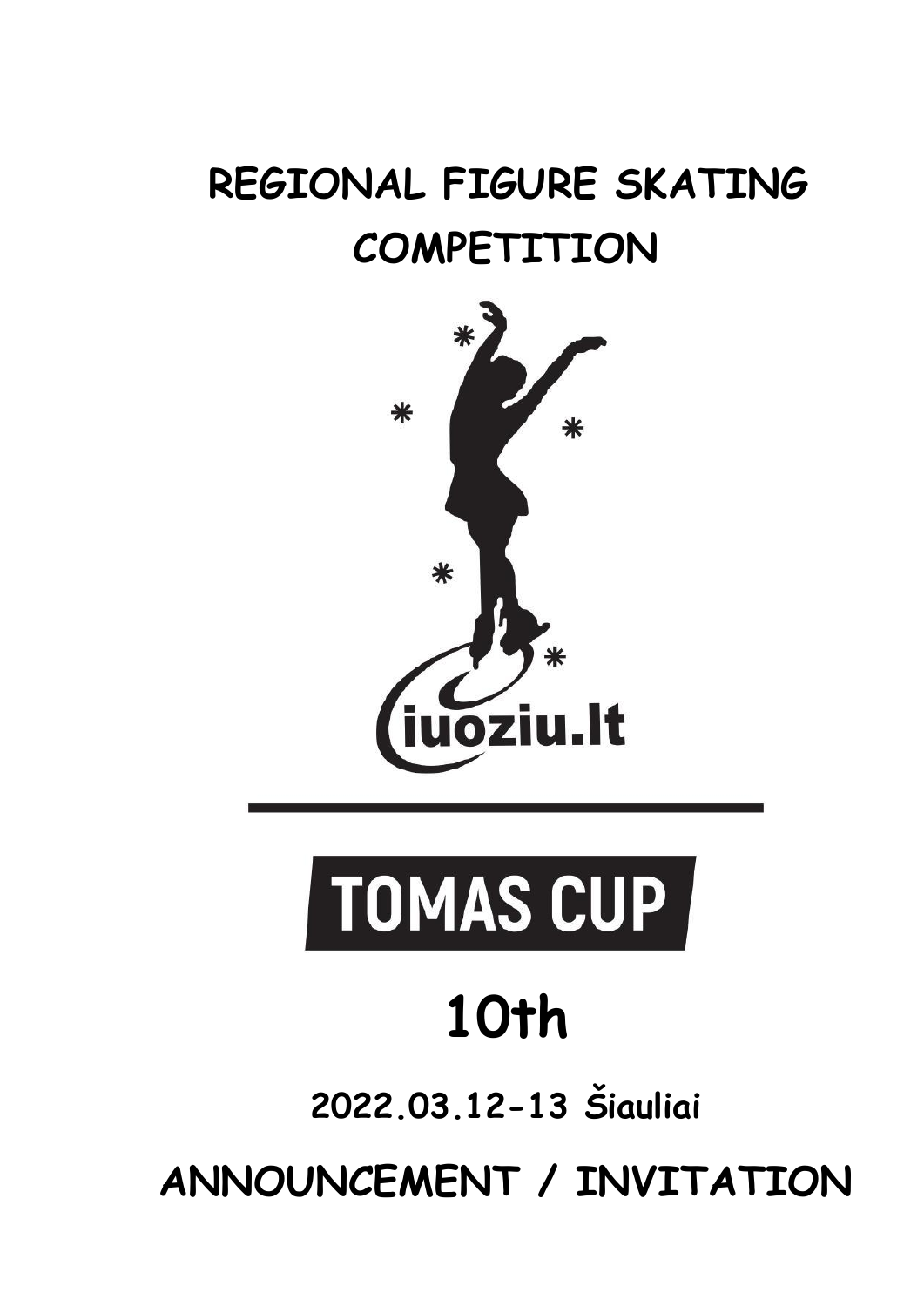#### *WELCOME* :

The Organizing Committee are glad to invite you and your club to participate in the Tomas Cup  $9<sub>th</sub>$ International Competition. The Organizers reserve the right to change the date, location, and program of the competition. When submitting an entry all competitors acknowledge that due to the COVID-19 pandemic situation and public health issues the Organizers can only host the competition in accordance with the effective medical and government regulations and has the solemn right to cancel the competition at any time or to host it between closed doors with a limited number of competitors and no spectators. The competitors also acknowledge that in case laws forbid it the Organizers are unable to hold the competition. Furthermore, in case the competition cannot take place due to legal restrictions or public health issues the Organizers bear no responsibility for any damage resulting from the cancellation and thus no claims can be made towards the Organizers. The Organizers are not obliged to assign a new date for the competition if it is cancelled because of the above-mentioned reasons. The competitors acknowledge that upon cancellation of the competition they do not have the right to claim back the already paid entry fee as the Organizers had various costs concerning the competition.

#### *GENERAL:*

Tomas Cup 10<sup>th</sup> will be conducted in accordance with the ISU Constitution and General Regulations 2021, the Special Regulations and Technical Rules Single 2021, and the relevant ISU Communications.

Participation in the Tomas Cup 10<sup>th</sup> is open to all Competitors who belong to an ISU Member, and qualify with regard to eligibility according to Rule 102, provided their ages fall within the limits specified in Rule 108, paragraph 3. a) and they meet the participation, citizenship and residency requirements in Rule 109, paragraphs 1 through 5 in accordance with the ISU General Regulations 2021 or any update of this and ISU Communication 2030 or any update of this Communication. In accordance with Rule 109 of the ISU General Regulations and ISU Communication 2030 all Skaters who do not have the nationality of the Member by which they have been entered or who, although having such nationality, have in the past represented another Member, must produce an

ISU Clearance Certificate. Passports of all Skaters, as well as the ISU Clearance Certificate, if applicable, must be presented at the accreditation of the event for verification. All competitors must be entered through their respective ISU Member Federation.

#### *ORGANIZER:*

Figure Skating Club "**Ciuoziu.lt**",Siauliai, Lithuania

 E-mail: tomas.cup.competition@gmail.com Phone number: +370 625 67911 **[www.ciuoziu.lt](http://www.kristalice.lv/)**



*13.11.2021-14.11.2021 – 9 th event 2021/22 season*

*12.03.2022-13.03.2022 – 10th event 2021/22 season*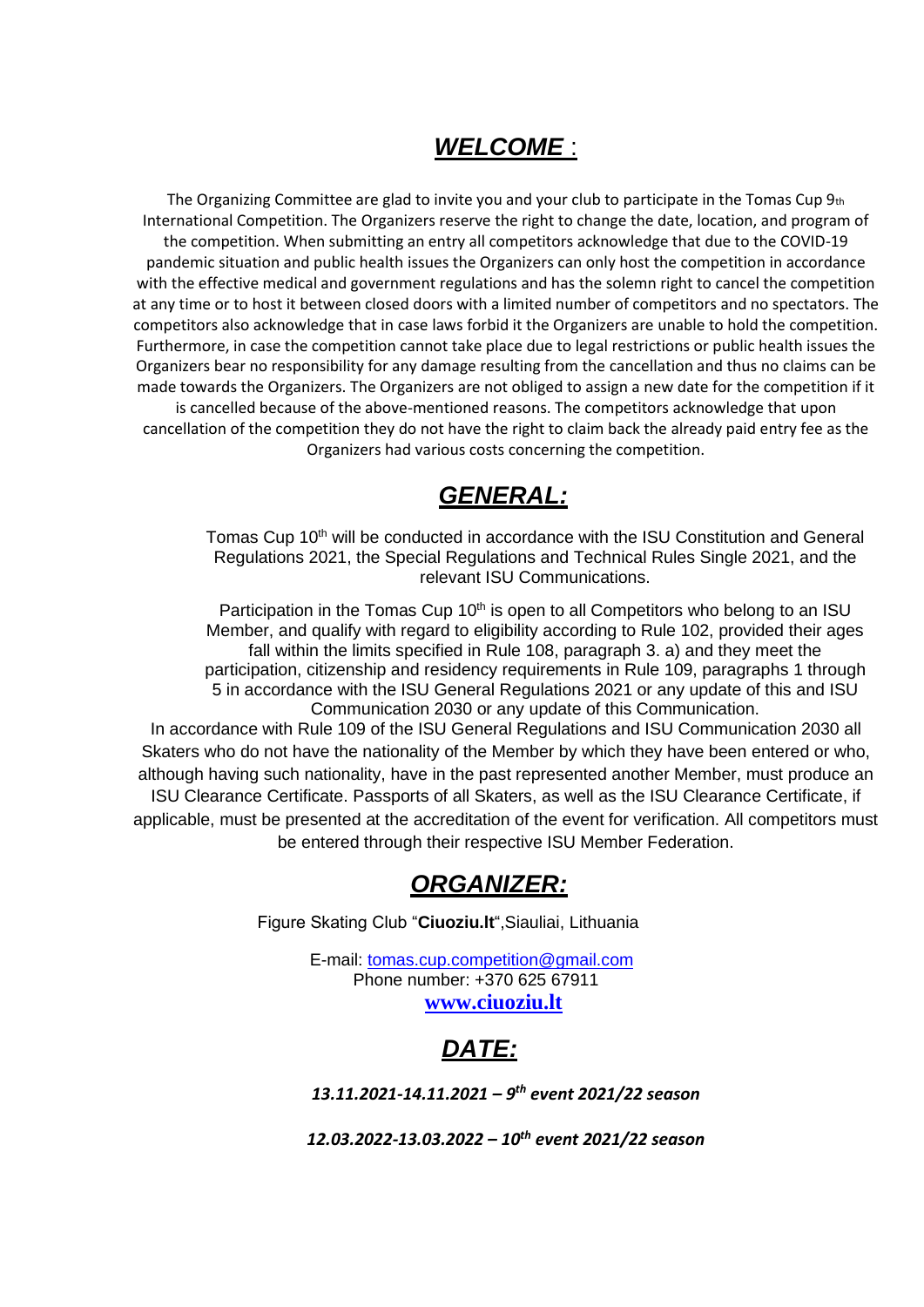

# **Categories:**

#### **Elements:**

ELEMENTS B Girls and Boys (born 2016/2017 and younger) ELEMENTS A Girls and Boys (born 2016/2017) ELEMENTS B Girls and Boys (born 2014/2015) ELEMENTS A Girls and Boys (born 2014/2015) ELEMENTS B Girls and Boys (born 2012/2013) ELEMENTS A Girls and Boys (born 2012/2013) ELEMENTS B Girls and Boys (born 2010/2011) ELEMENTS A Girls and Boys (born 2010/2011) ELEMENTS A Girls and Boys (born 2008/2009) ELEMENTS B Girls and Boys (born 2008/2013)

#### **Programs:**

Junior Men, Women: According to the latest ISU regulations and communications

Interclub: Boys and Girls: Advanced Novice, Basic Novice, Intermediate Novice Youngsters

Boys and Girls: Chicks A, Chicks Axel, Pre-Chicks A And Men, Women/ Boys Girls: Senior B, Junior B, Novice B, Springs B, Cubs B, Chicks B, Pre-Chicks B, Chicks C, Pre-Chicks C, Beginners and ADULTS. According to technical data

#### *ENTRIES FOR COMPETITION :*

All the members of ISU and Clubs, being members of National Skating Federations associated with ISU, are invited to take part in this competition.

Members can enter any quantity of Skaters/Couples into each category.

Organizers have the right to refuse or limit the participation in competition. The attached entry forms have to be filled in precisely and can be sent by e-mail on the address given below by **February 25th, 2022** to:

> E-mail: tomas.cup.competition@gmail.com **The deadline for entries is February 25th , 2022**

# *Entry fee:*

Single Skating (two) programs – 70 euro Single Skating 1 (one) program – 60 euro Elements: 35€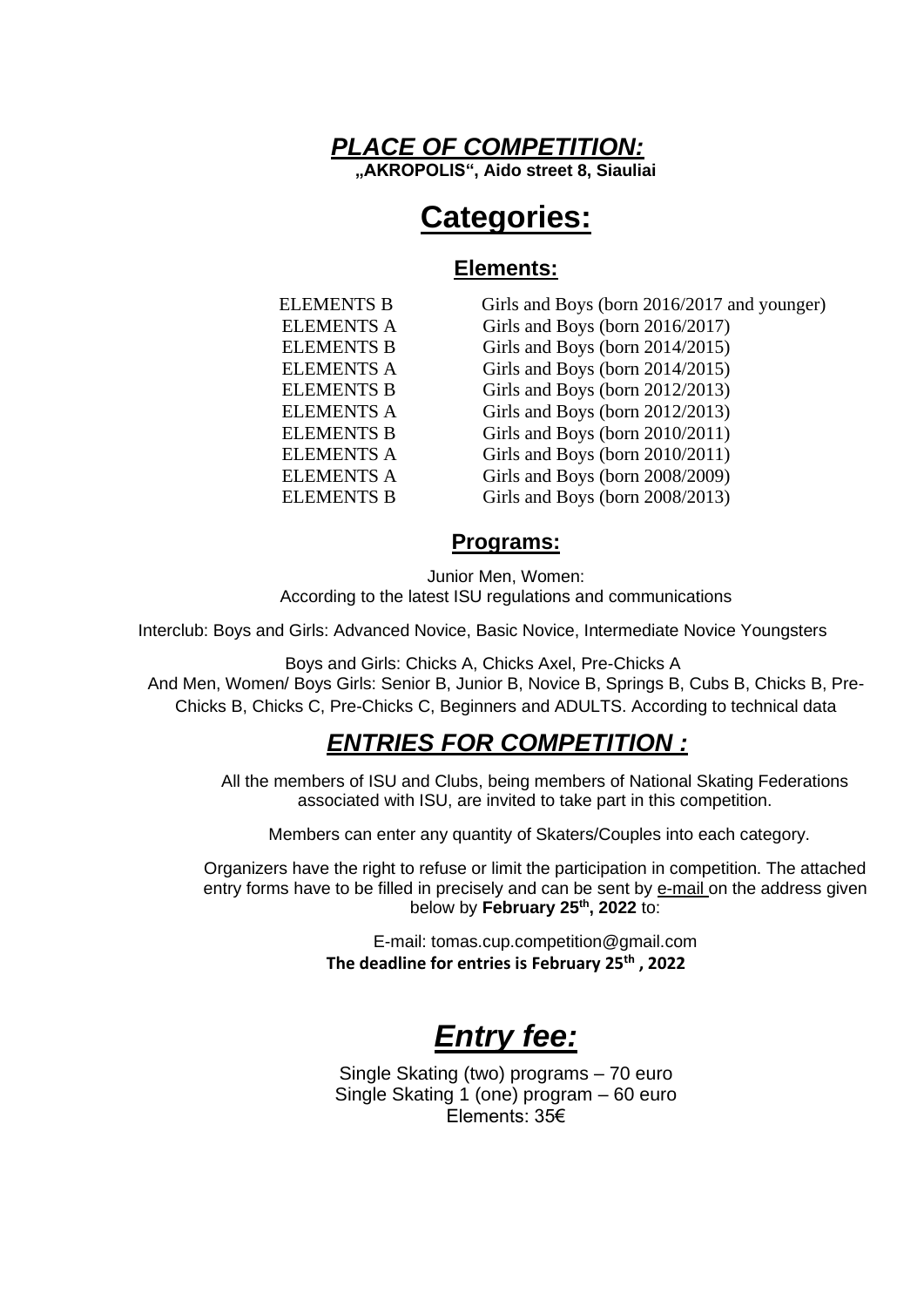# **Entry fee payment**

Entry fees must be paid after confirmation of member participation. Bill must be paid with one (1) transaction for all the country/member participants.

The Organizer will not return entry fee but you can replace one skater for another in any category not later than one week before draw.

The entry fees have to be transferred to following bank account

Entry fee can be paid upon arrival or by bank transfer to the to the following account:

| Sporto mokykla "Ciuoziu.lt"                               |
|-----------------------------------------------------------|
| <b>AB Swedbank</b>                                        |
| 73000                                                     |
| LT65 7300 0101 2002 8723                                  |
| HABALT22                                                  |
| for the competition. Country and name of skater (skaters) |
|                                                           |

### *THE CODE OF ETHICS:*

All the skaters, coaches, judges, chaperons should follow the ISU Communication 2342, (or any update of this Communication). Action against this rule conducts by itself the disqualification of the skater.

# **Music:**

Music will be reproduced from the computer. All Competitors shall furnish competition music of excellent quality on CD or in any other device (the file format must be MP3). All CDs or other devices must have Competitor`s name, Member`s name and the category and segment written on them. The competition music must be given during the registration and picked up from the registration desk after the competition. Competitors must have a backup drive for each program. It would be much more convenient if we received music in email: tomas.cup.competition@gmail.com Thank you!

## *RESULTS:*

The marking system (ISU Judging System) as described in ISU Technical Rule Single 2021, Rule 352 and Rule 353 (Determination and publication of results) will be used.

Result information and detailed protocols will be avaliable on the website: [www.ciuoziu.lt](http://www.ciuoziu.lt/)

#### *AWARDS:*

The top three competitors in each event (Final results) will be honored and awarded by Trophies, special presents and diplomas; others will receive memory presents. The exact time of the Awarding Ceremonies will be announced in the detailed schedule in due time.